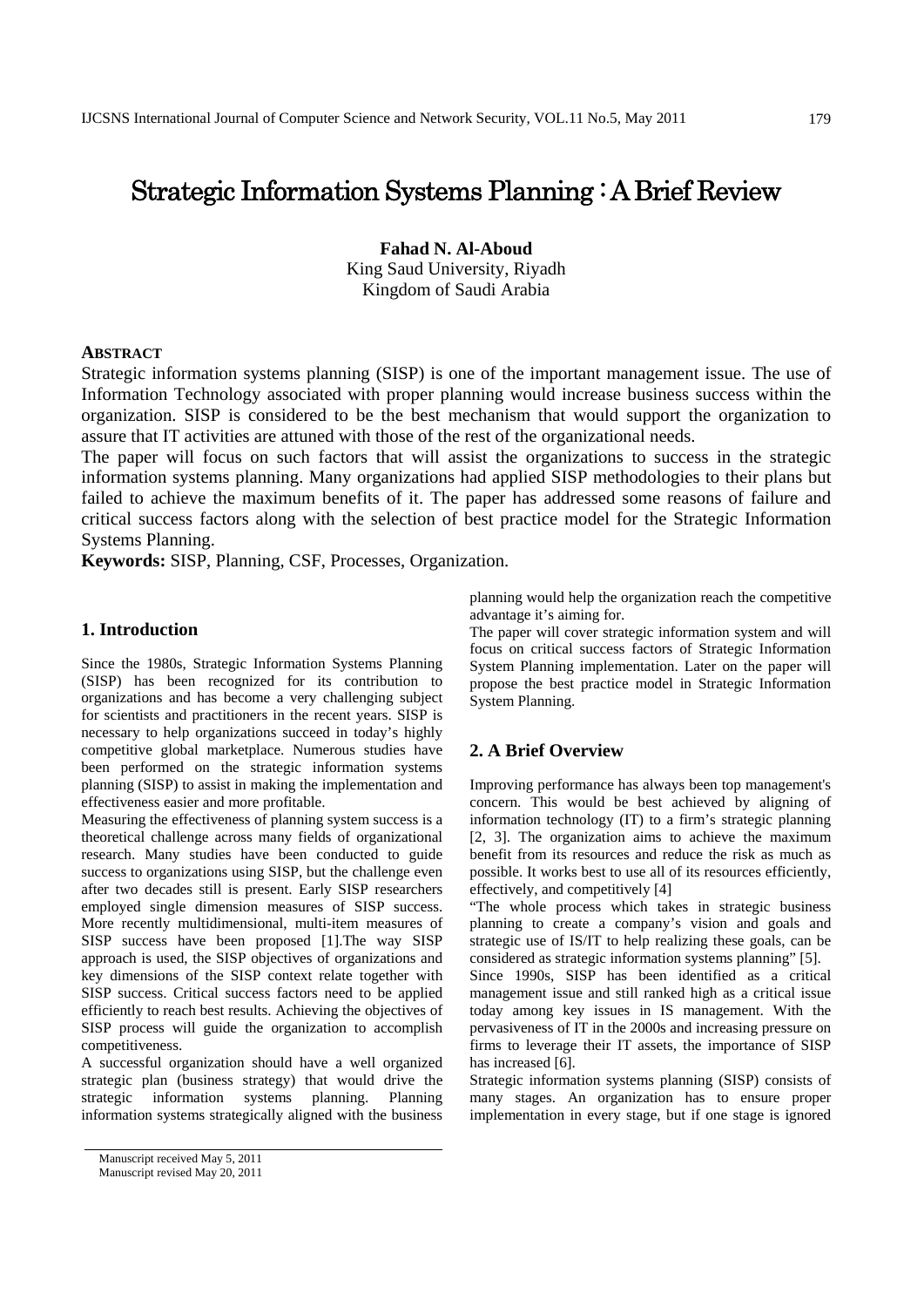or not implemented correctly that would cause issues within the organization [7].

# **3. Purpose of strategic information system planning**

The strategic information systems planning process is intended to ensure that technology activities are properly aligned with the growing needs and strategies of the organization [8].

The objectives of Strategic Information Systems Planning are wide and cover all aspects necessary to smooth the running of organizations. These objectives includes: aligning IT with the business, gaining competitive advantage, identifying new and higher payback applications, increasing top management commitment, improving communication with users, forecasting IT resource requirements, allocating IT resources, developing information architecture and increasing visibility of IT [9]. The importance of strategic information systems planning has increased because of the popularity of IS in today's organizations together with the increased pressure to control IT assets. [8] Also because organizations look to obtain the maximum benefit from their resources and reduce risk as much as possible [4]. Importance of SISP arises to produce a strategic plan that addresses the future needs for IT/IS resources in accordance with the business objectives [11].

# **4. CRITICAL SUCCESS FACTORS IN SISP**

The influence of IS planning on SISP success has been investigated through some general list of organizational characteristics, such as the need to conduct comprehensive planning in an unstable environment, the external IT and business environment, environmental analysis, or the impact of the role of IS in the organization [6].

SISP success or effectiveness needs to be measured dimensionally due to its complexity [12]. Most of the past studies on SISP success viewed two measures of success: "goal-centered judgment", which seeks to assess the degree of attainment in relation to targets, and "improvement judgment", which seeks to assess hoe the planning system improved overtime in supporting organizational planning needs. [12] rationalized that these perspective represent the 'end' (the output of the planning system) and 'means' (adaptability of the process) view for evaluating SISP benefits.

In another words, [13] identified two dimensions of SISP success fulfillment of IS planning systems and IS planning systems capability.

Meanwhile [12] conceptualized SISP success in terms of four interrelated dimensions that are: alignment, analysis,

cooperation, and capability. The first three constructs represent 'goals' for SISP while the last construct represents 'improvement' in SISP over time [12, 13]. Most of the recent researches on SISP success are related to the influence of environmental factors, managerial factors and organizational factors [13].

## **5. SISP Process**

SISP has been described in terms of phases and the specific activities within them. The phases and activities represent the components of the planning process, each having its own objectives, participants, preconditions, products, and techniques [14].

Strategic awareness entails the organizing and initiating of the planning process in an organized manner with sufficient top management support. Situation analysis is the analyzing of the internal and external environments in which the planned information systems will be expected to contribute. Strategy conception is the imaging of various possible information systems that might be implemented. Strategy formulation is the choosing and prioritizing of the specific information systems that will be implemented. Strategy implementation planning is the planning of the activities necessary to ensure that the new information systems are actually placed into production and used [3].

They can form the basis for the assessment of SISP both because they reflect specific actions and because they represent the full range of the planning effort [16].

Another study described SISP in terms of process dimensions such as comprehensiveness, formalization, focus, flow, participation, and consistency. Those dimensions are useful in characterizing the activity of strategic planning [3, 12, 14].

### **6. SISP Techniques and Methodologies**

One of the major issues on the IS planning agenda is choosing the right methodology to enable the IS team to plan its SISP activities. A methodology is generally a guideline for solving a problem. A SISP methodology is comprised of one or more techniques where each technique is defined by a set of practices, procedures, and rules. A SISP methodology can be viewed as an abstract system design that functions to transform organizational inputs into an IS Strategic Plan as an output [11, 17].

In order to create an effective methodology that can support management's plan, there should be a standard set of techniques and supportive tools to facilitate these projects. When an organization carries out a planning process, those responsible for the planning have to decide on a combination of techniques to adopt. Some of the popular planning techniques are: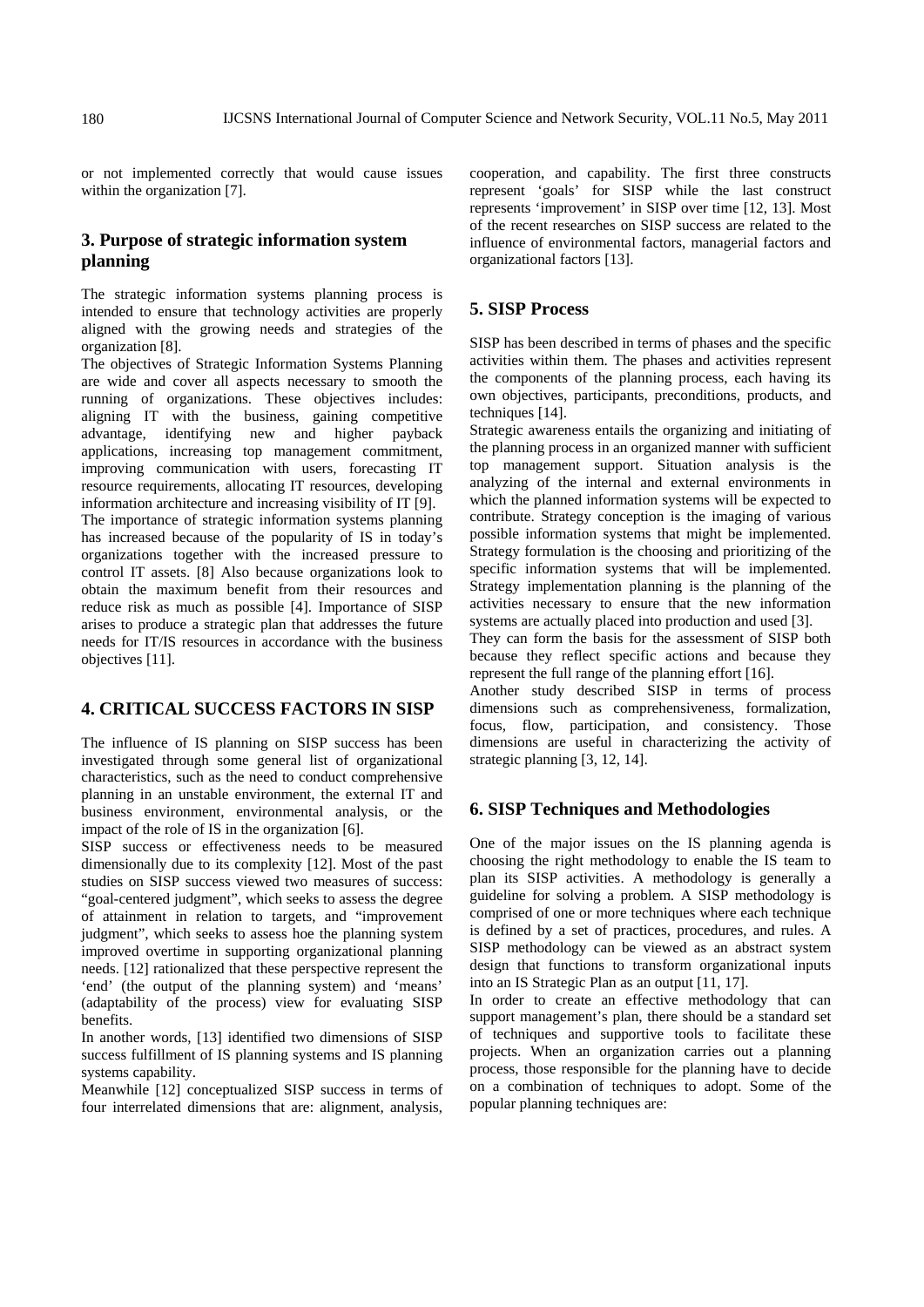| $1$ avic $1.13$ planning phases and tasks $1.9$ , $10$                              |                                           |  |  |  |
|-------------------------------------------------------------------------------------|-------------------------------------------|--|--|--|
|                                                                                     | Determining key planning issues           |  |  |  |
| Planning the IS planning process                                                    | Defining planning objectives              |  |  |  |
| (i.e. strategic awareness)                                                          | Organizing the planning team(s)           |  |  |  |
|                                                                                     | Obtaining top management commitment       |  |  |  |
|                                                                                     | Analyzing current business systems        |  |  |  |
|                                                                                     | Analyzing current organizational systems  |  |  |  |
| Analyzing the current environment<br>(i.e. situation analysis)                      | Analyzing current information systems     |  |  |  |
|                                                                                     | Analyzing the current external business   |  |  |  |
|                                                                                     | environment                               |  |  |  |
|                                                                                     | Analyzing the current external IT         |  |  |  |
|                                                                                     | environment                               |  |  |  |
|                                                                                     | Identifying major IT objectives           |  |  |  |
| Conceiving strategy alternatives                                                    | Identifying opportunities for improvement |  |  |  |
| ( <i>i.e.</i> strategy conception)                                                  | Evaluating opportunities for improvement  |  |  |  |
|                                                                                     | Identifying high level IT strategies      |  |  |  |
| Selecting strategy ( <i>i.e.</i> strategy formulation)                              | Identifying new business processes        |  |  |  |
|                                                                                     | Identifying new IT architectures          |  |  |  |
|                                                                                     | Identifying specific new projects         |  |  |  |
|                                                                                     | Identifying priorities for new projects   |  |  |  |
| Planning strategy implementation<br>( <i>i.e.</i> strategy implementation planning) | Defining change management approach       |  |  |  |
|                                                                                     | Defining action plan                      |  |  |  |
|                                                                                     | Evaluating action plan                    |  |  |  |
|                                                                                     | Defining follow-up and control procedure  |  |  |  |
|                                                                                     |                                           |  |  |  |

Table 1: IS planning phases and tasks [15, 16]

**Stages of Growth** – Include early successes, control and integration stages and is helpful in determining where an organization exists in learning and development curve [8]. **Critical Success Factors** – Key areas usually less than 10 for an organization, where things must go right for the organization to flourish [3, 5, 8]. A technique is serving key decisions by providing information requirements and aligning techniques. Advantage of this technique is flexibility regarding organization needs and can be used as measurements and for a number of levels and a variety of purposes. While the disadvantage of it is the difficulty to reach information requirements by CSF alone, so it needs support of other techniques and skills of defining critical factors. Critical success factors as being 'for any business

the limited number of areas in which results, if they are satisfactory, will ensure successful competitive performance for the organization [2, 4, 10]. **Competitive Forces Model** – Michael Porter's model

advocates that we must contend with five competitive forces in the strategic use of IS. Forces include 1) threat of new entrants, bargaining power of 2) buyers and 3) suppliers, 4) threat of substitute products or services and 5) rivalry among competitors [5, 8].

**Value Chain Analysis** – Porter's Value Chain model suggests five primary activities that must be given attention in creating a product or service, getting it to buyers and servicing. Tan et al [5] defined it as "a diagnostic process for identifying and analyzing primary and support activities that add value to product or service".

**Scenario Planning** – Plan whereby there is speculation of what the future might be like and what actions must be taken as different futures begin to materialize. It is useful to help predict future problems although it is difficult to deal with the environment changes in the long term [8].

**SWOT**– This analysis addresses the organization's internal strength and weaknesses, and external threats and opportunities, also strategy formulation, and specific goals along with tactical and operational plans for achieving the goals [5].

Generally, the use of more than one methodology is preferred. Methodology benefits managers by providing information to plan, review and control projects. Generally methodologies are comprised of the following four elements: providing an opinion of what needs to be solved, defining techniques on what has to be done and when to do it, advising on how to manage the quality of deliverables or products, as well as providing a toolkit to facilitate the process [17].

Criteria of selecting a methodology includes: resource availability, methodology/technique complexity, internal policy, historical reasons, a preferred supplier, familiarity, etc. The use of automated tools also helps planners to conduct SISP in a structured and more efficient way [11].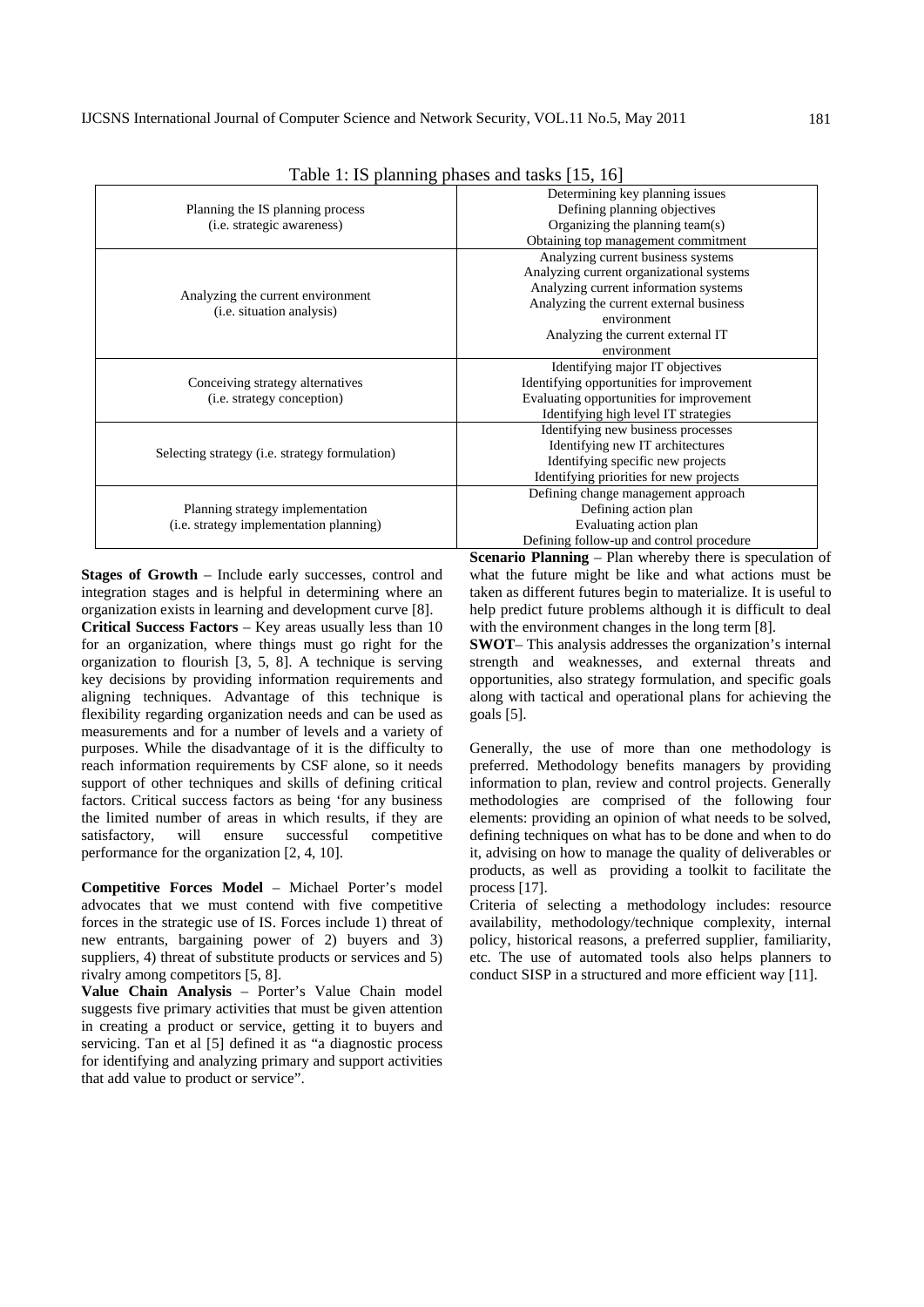| Methodology                                               | Description                                                                                                                                                                                                                                                                                                      | Owner                  | Year |
|-----------------------------------------------------------|------------------------------------------------------------------------------------------------------------------------------------------------------------------------------------------------------------------------------------------------------------------------------------------------------------------|------------------------|------|
| <b>Business System</b><br>Planning (BSP)                  | Combines top down planning with bottom up implementation<br>and focuses on business processes which in turn are derived<br>from an organization's business mission, objectives and goals.                                                                                                                        | <b>IBM</b>             | 1975 |
| <b>Critical Success</b><br>Factor Analysis (CSF)          | Used for understanding more clearly the objectives, tactics, and<br>operational activities in terms of key information needs of an<br>organization and its managers, and strengths and weaknesses of<br>the organization's existing systems.                                                                     | Rockart                | 1979 |
| Information<br>Engineering (IE)                           | Provides techniques for building enterprise, data and process<br>models.<br>These models combine to form a complete knowledge base<br>which is used to create and maintain information systems                                                                                                                   | <b>James Martin</b>    | 1982 |
| Value Chain Analysis                                      | A form of business activity analysis which decomposes an<br>$\bullet$<br>enterprise into its parts. Information systems are derived<br>from this analysis.<br>Helps in formulating information systems which increase<br>the overall profit available to a firm.<br>Focuses on value-adding business activities. | <b>Michael Porter</b>  | 1984 |
| Method/1                                                  | Questioning potential clients about what needs to be done and<br>what kinds of software and hardware should be used. It also<br>offers strict guidelines for managing a project and estimating its<br>costs.                                                                                                     | <b>Arthur Anderson</b> | 1985 |
| <b>Strategic Systems Planning</b><br>(SSP)<br>PRO planner | A business functional model that is defined by analyzing major<br>functional areas of a business.                                                                                                                                                                                                                | Robert Holland         | 1986 |

Table 2: Methodologies [2, 17, 5, 18]

Pant and Hsu [2] classified SISP methodologies into alignment methodologies, which align IS objectives with organizational goals; and Impact methodologies, which help create and justify new uses of IT.

Pita et al [11] study ranked methodologies as most successful and most used. Their study showed that the most popular methodologies are not the most successful ones. The most popular methodologies are alignment methodologies. However, the most successful methodologies are impact methodologies. Most successful methodologies are Method/1, Inside-out planning style, Fuzzy Cognitive Maps and the Information Engineering methodology. These methodologies are not in much use.

To carry out SISP, an organization usually selects certain methodologies and then form committees of IS planners (top management), IT and business managers (middle management) and user manager (lower management), and carries out a procedure of several steps, that usually takes several months [13].

## **7. Conclusion**

Good Planning drives organizations to success and staying ahead in a competitive environment. Top management awareness of the best process for Strategic information systems planning and their commitment and involvement in the process, along with other success factors, makes reaching success a dream come true.

Proper business planning along with the use of information technologies assists the organization to make best use of its resources and as a result reach its goals.

There is no best way of using SISP. Each organization can choose best methodology or model that suits it. Depending on the nature of the organization and the resources it has. The success of the organization would be measured by how good the organization uses the methodologies and techniques. Did apply success factors and avoid failure factors while planning and implementing. Answers of these questions help the organization measure to what extent will it reach its goals.